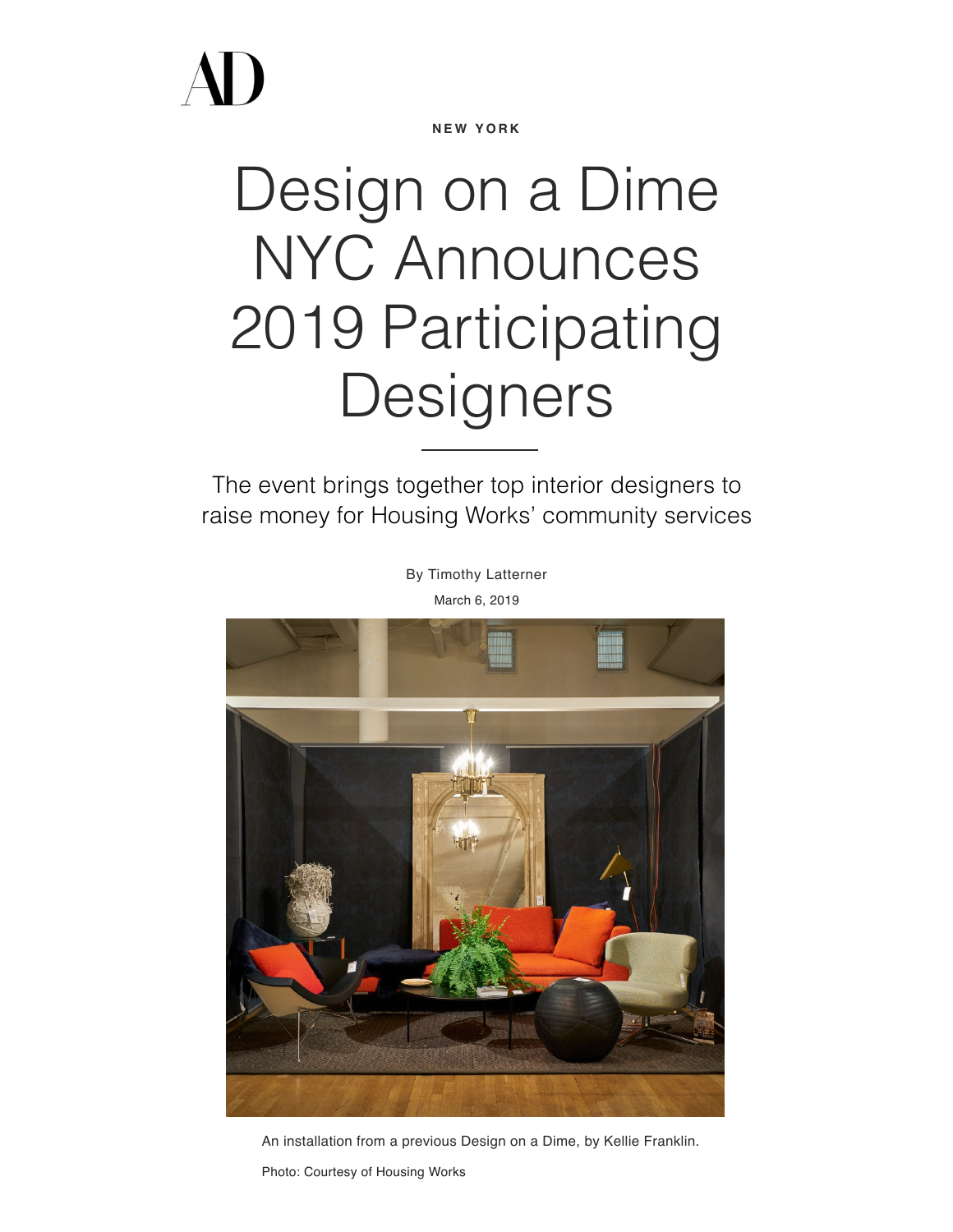[Design on a Dime](https://www.architecturaldigest.com/story/housing-works-design-on-a-dime-huniford) is returning to New York City this April with some of the top [interior design](https://www.architecturaldigest.com/story/drake-anderson-ad-apartment-architectural-digest-design-show) talent in the country. Now in its 15th year, the event will take place from April 25 to April 27 at the Metropolitan Pavilion. Each year, Design on a Dime brings together interior designers to create incredible vignettes and staged scenes; the proceeds of the activation go toward Housing Works' life-saving initiatives in housing, social justice, and community health and wellness to help end homelessness and AIDS.

Designers will create their scenes using more than \$2 million of high-end furniture, art, and home decor donated from top brands, which will then be sold at 80 percent off during the event.



A vingette from last year's Design on a Dime by Element Design Group + Aaron Mapp.